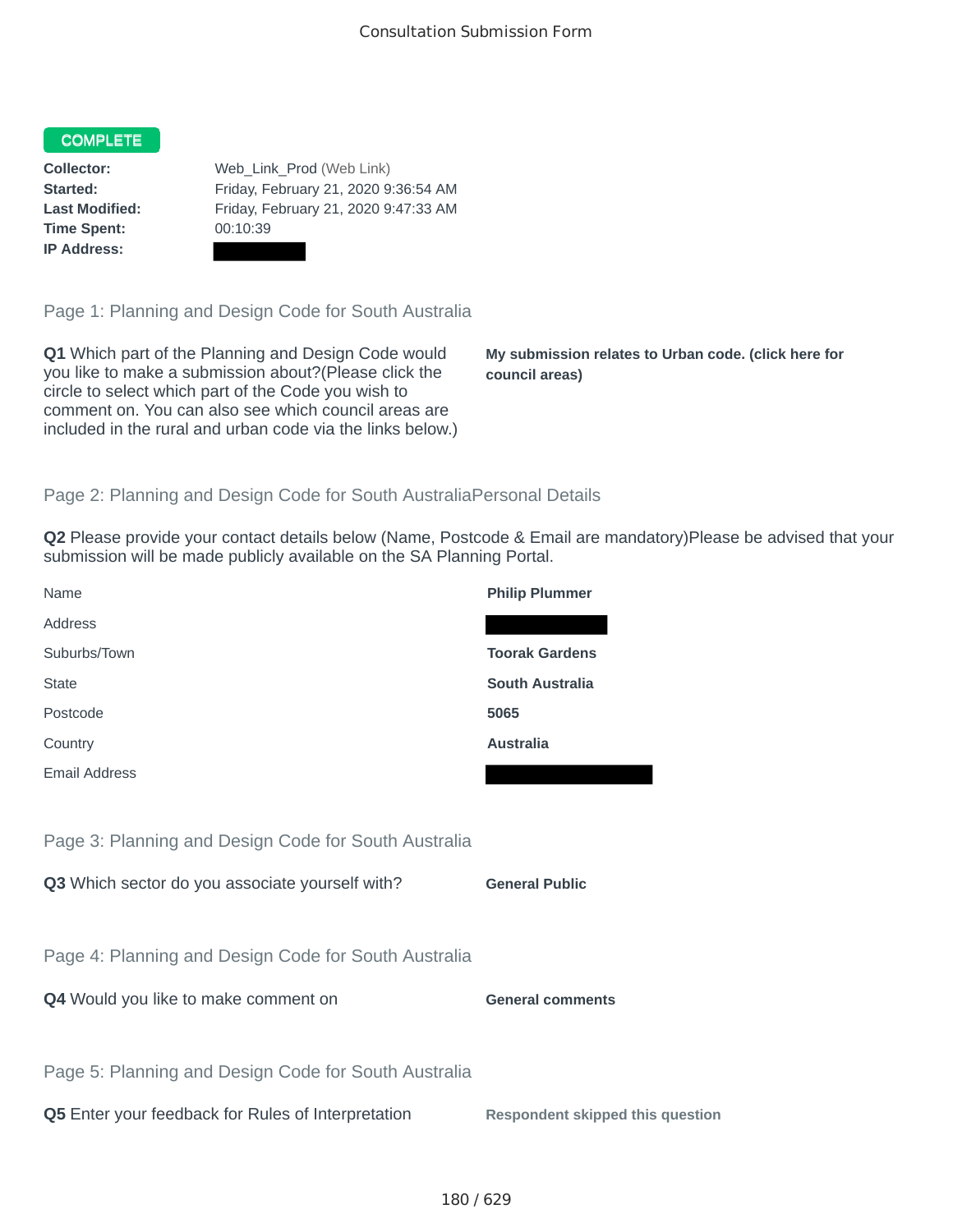#### Consultation Submission Form

| Q6 Enter your feedback for Referrals                                                                            | <b>Respondent skipped this question</b> |
|-----------------------------------------------------------------------------------------------------------------|-----------------------------------------|
| Q7 Enter your feedback for Mapping                                                                              | <b>Respondent skipped this question</b> |
| Q8 Enter your feedback for Table of Amendments                                                                  | <b>Respondent skipped this question</b> |
| Page 6: Planning and Design Code for South Australia                                                            |                                         |
| Q9 Please enter your feedback for overlaysclick next at<br>the bottom of the page for next topic                | <b>Respondent skipped this question</b> |
| Page 7: Planning and Design Code for South Australia                                                            |                                         |
| Q10 Please enter your feedback for zones and<br>subzonesclick next at the bottom of the page for next<br>topic  | <b>Respondent skipped this question</b> |
| Page 8: Planning and Design Code for South Australia                                                            |                                         |
| Q11 Please enter your feedback for general policyclick<br>next at the bottom of the page for next topic         | <b>Respondent skipped this question</b> |
| Page 9: Planning and Design Code for South Australia                                                            |                                         |
| Q12 Please enter your feedback for Land use<br>Definitionclick next at the bottom of the page for next<br>topic | <b>Respondent skipped this question</b> |
| Page 10: Planning and Design Code for South Australia                                                           |                                         |
| Q13 Please enter your feedback for Admin<br>Definitionsclick next at the bottom of the page for next<br>topic   | <b>Respondent skipped this question</b> |

Page 11: Planning and Design Code for South Australia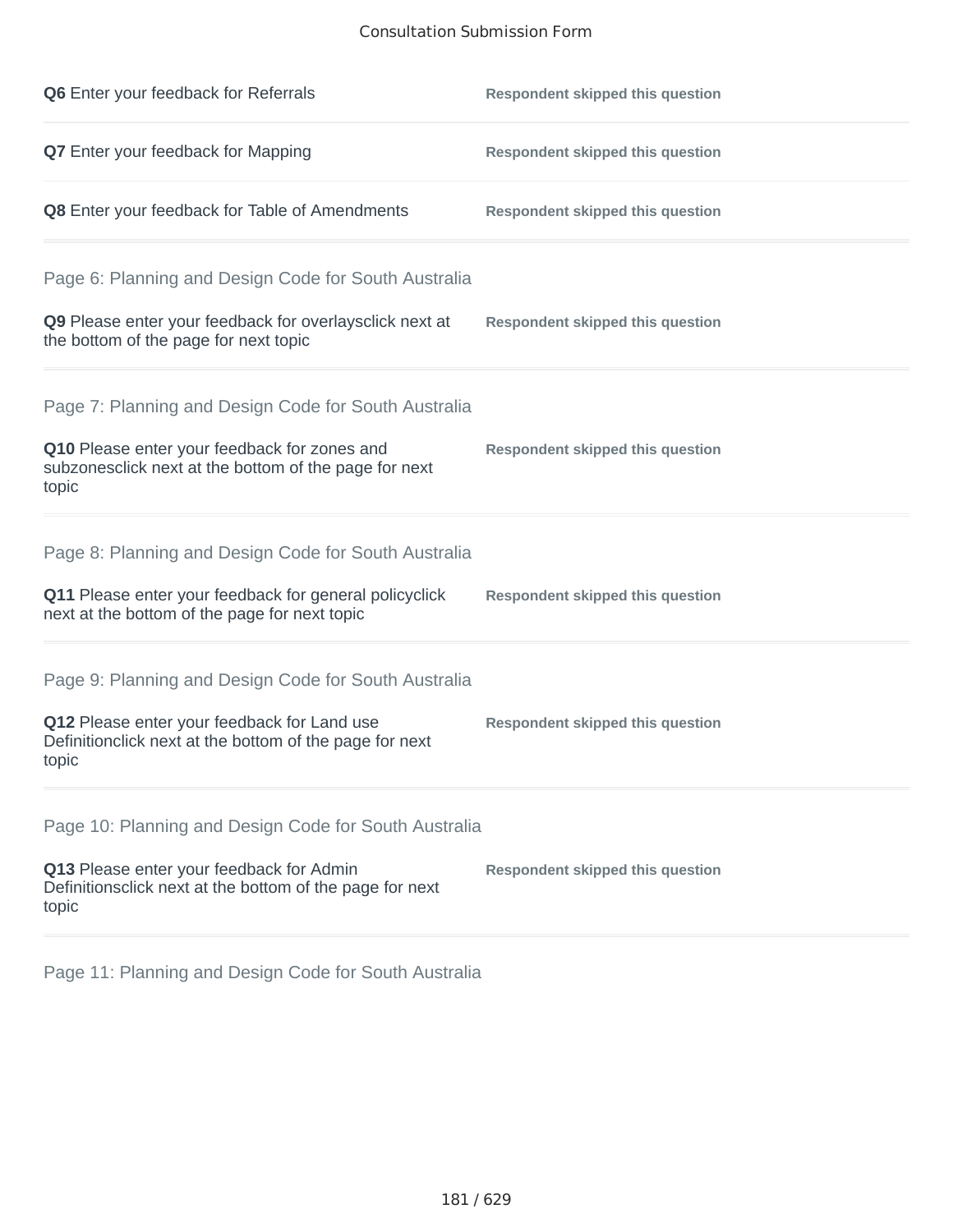# **Q14** Please enter your general feedback here

I object to the proposal to remove the requirement to inform neighbours of development plans. I believe it is a right for a neighbours view to be considered.

There are multiple examples of errors being made due to insufficient consultation.

I do not trust politicians and /or bureaucrats to make decisions which may have a significant impact on an individual without hearing their view.

For example the Labor Party statement on imputation credits before the last election.

Page 12: Planning and Design Code for South Australia

**Q15** Do you have any attachments to upload?(pdf only) Respondent skipped this question